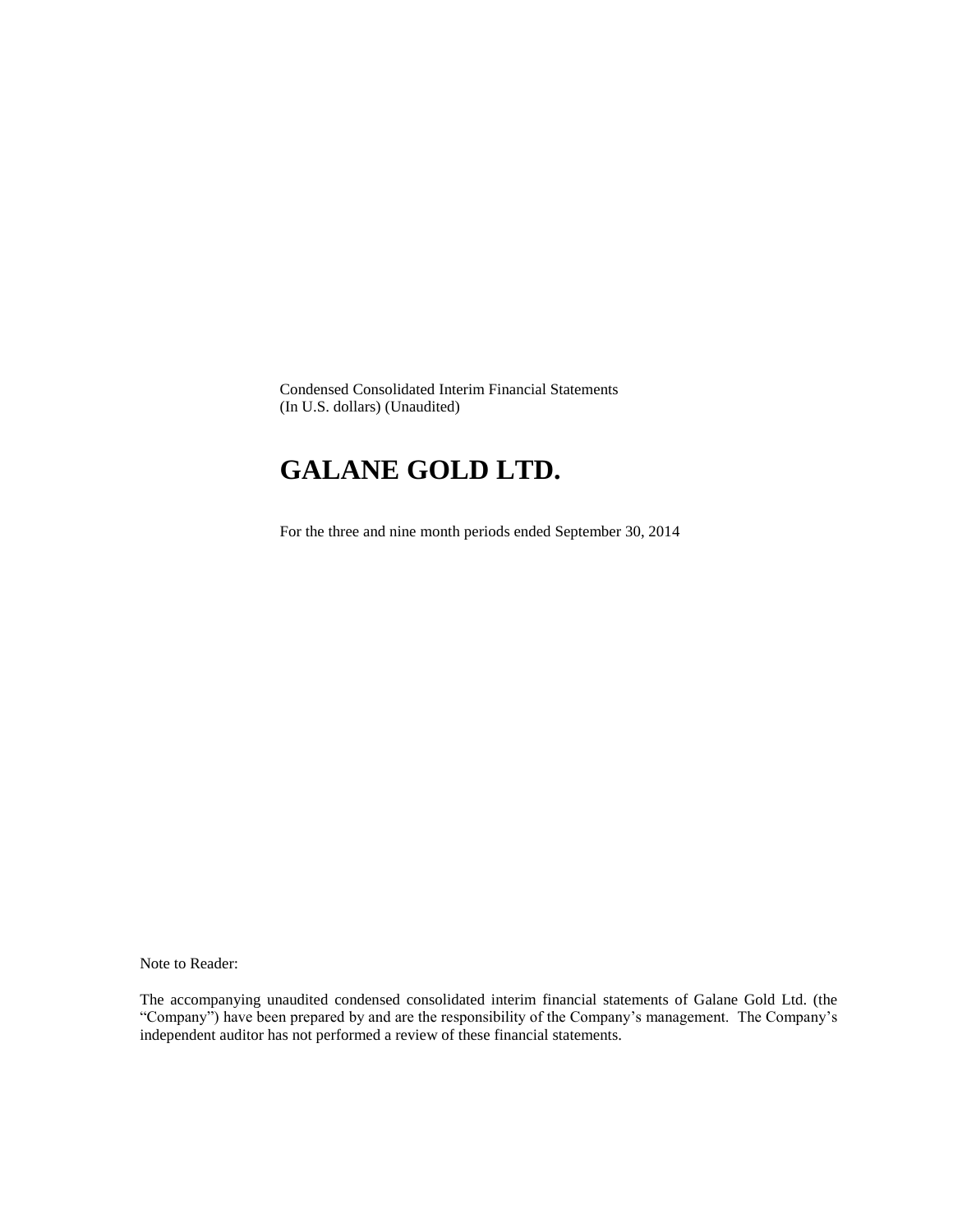Condensed Consolidated Interim Statement of Financial Position (In U.S. dollars) (Unaudited)

As at September 30, 2014 and December 31, 2013

|                                           |              |              | September 30, | December 31,     |
|-------------------------------------------|--------------|--------------|---------------|------------------|
|                                           | <b>Notes</b> |              | 2014          | 2013             |
| Assets                                    |              |              |               |                  |
| Current assets:                           |              |              |               |                  |
| Cash                                      |              | \$           | 12,047,571    | \$<br>11,239,537 |
| Trade and other receivables               | 6            |              | 1,232,864     | 936,392          |
| Inventories                               | 7            |              | 4,523,160     | 5,238,609        |
|                                           |              |              | 17,803,595    | 17,414,538       |
| Non-current assets:                       |              |              |               |                  |
| Mining and exploration properties         | 8            |              | 17,730,823    | 14,794,993       |
| Plant and equipment                       | 8            |              | 3,718,206     | 2,129,666        |
| Ore stockpiles                            | 7            |              | 7,274,437     | 6,890,781        |
|                                           |              |              | 28,723,466    | 23,815,440       |
|                                           |              | \$           | 46,527,061    | \$<br>41,229,978 |
| Liabilities and Shareholders' Equity      |              |              |               |                  |
| Current liabilities:                      |              |              |               |                  |
| Accounts payable and accrued liabilities  | 11           | $\mathbb{S}$ | 6,423,276     | \$<br>8,726,178  |
| Current portion of interest bearing loans | 13           |              | 2,975,534     | 1,363,686        |
|                                           |              |              | 9,398,810     | 10,089,864       |
| Non-current liabilities:                  |              |              |               |                  |
| Interest-bearing loans and borrowings     | 13           |              | 5,723,328     | 1,432,061        |
| Restoration and rehabilitation provision  | 10           |              | 3,359,461     | 3,117,685        |
|                                           |              |              | 9,082,789     | 4,549,746        |

| Shareholders' equity: |    |              |                  |
|-----------------------|----|--------------|------------------|
| Share capital         | 14 | 35, 365, 370 | \$<br>35,189,146 |
| Reserves              | 14 | 1,410,012    | 1,345,154        |
| Retained earnings     |    | (8,729,920)  | (9,943,932)      |
|                       |    | 28,045,462   | 26,590,368       |
|                       |    | 46,527,061   | 41,229,978       |

Commitments and contingencies (note 16)

Approved and authorized by the Board for issue on December 1, 2014:

*"Ravi Sood "* Director *"Ian Egan "* Director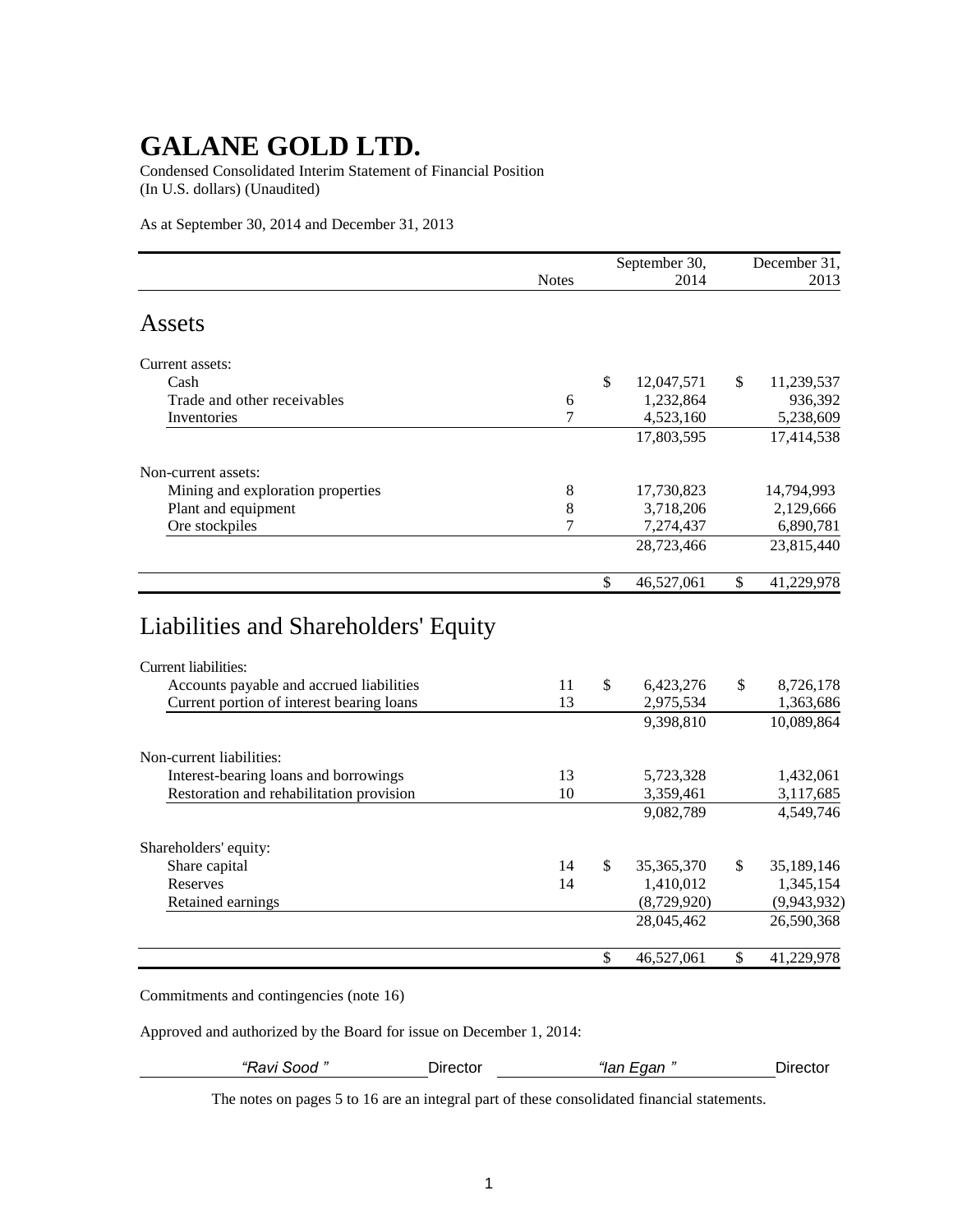Condensed Consolidated Interim Statement of Earnings and Comprehensive Earnings (In U.S. dollars) (Unaudited)

Three and nine month periods ended September 30, 2014 and 2013.

|                                                       | Note | Three Months<br>Ended<br>September<br>30,<br>2014 | Three Months<br>Ended<br>September<br>30,<br>2013 |               | Nine Months<br>Ended<br>September<br>30,<br>2014 | Nine Months<br>Ended<br>September<br>30,<br>2013 |
|-------------------------------------------------------|------|---------------------------------------------------|---------------------------------------------------|---------------|--------------------------------------------------|--------------------------------------------------|
| Mining Revenue                                        |      | \$<br>9,460,910                                   | \$<br>13,847,644                                  |               | \$32,671,217                                     | \$<br>40,058,783                                 |
| <b>Mining Costs</b>                                   | 15   | (8,483,754)                                       | (14, 944, 065)                                    |               | (28, 892, 585)                                   | (51,212,310)                                     |
| Impairment                                            | 9    |                                                   |                                                   |               |                                                  | (17,822,593)                                     |
| Earnings (Loss) from mining operations                |      | \$<br>977,156                                     | \$<br>(1,096,421)                                 | $\mathbb{S}$  | 3,778,632                                        | \$ (28,976,120)                                  |
| Expenses:                                             |      |                                                   |                                                   |               |                                                  |                                                  |
| <b>Exploration</b> costs                              |      | (20, 542)                                         | (42, 834)                                         |               | (85, 363)                                        | (125, 256)                                       |
| Foreign exchange gain (loss)                          |      | 206,040                                           | 6,576                                             |               | 210,742                                          | 625,171                                          |
| Corporate general and administration                  | 15   | (639, 152)                                        | (538, 127)                                        |               | (1,713,601)                                      | (1,689,827)                                      |
| Financing (costs)income                               | 15   | (126, 734)                                        | (196,600)                                         |               | (358, 637)                                       | 348,740                                          |
| Other (expenses) income                               | 15   | (608, 869)                                        | (8,063)                                           |               | (617,761)                                        | (518, 879)                                       |
|                                                       |      | \$<br>(1,189,257)                                 | \$<br>(779, 048)                                  | \$            | (2,564,620)                                      | \$<br>(1,360,051)                                |
| (Loss) earnings from comprehensive (loss) earnings    |      |                                                   |                                                   |               |                                                  |                                                  |
| for the period before taxation                        |      | \$<br>(212, 101)                                  | \$<br>(1,875,469)                                 | $\mathcal{S}$ | 1,214,012                                        | \$ (30,336,171)                                  |
| Taxation                                              | 12   | \$                                                | \$                                                | \$            |                                                  | \$<br>(1,809,000)                                |
| Net (loss) earnings and comprehensive (loss) earnings |      |                                                   |                                                   |               |                                                  |                                                  |
| for the period                                        |      | \$<br>(212, 101)                                  | \$<br>(1,875,469)                                 | $\mathcal{S}$ | 1,214,012                                        | \$ (32,145,171)                                  |
|                                                       |      |                                                   |                                                   |               |                                                  |                                                  |
| Basic (loss) earnings per common share                | 14   | \$<br>$(0.00)$ \$                                 | $(0.04)$ \$                                       |               | $0.02$ \$                                        | (0.63)                                           |
| Fully diluted (loss) earnings per common share        | 14   | \$<br>$(0.00)$ \$                                 | $(0.04)$ \$                                       |               | $0.02 \text{ }$ \$                               | (0.63)                                           |
| Weighted average number of common shares- basic       | 14   | 52,677,458                                        | 50,902,790                                        |               | 52,173,631                                       | 50,889,993                                       |
| Weighted average number of common shares- fully       |      |                                                   |                                                   |               |                                                  |                                                  |
| diluted                                               | 14   | 52,677,458                                        | 50,902,790                                        |               | 53,981,865                                       | 50,889,993                                       |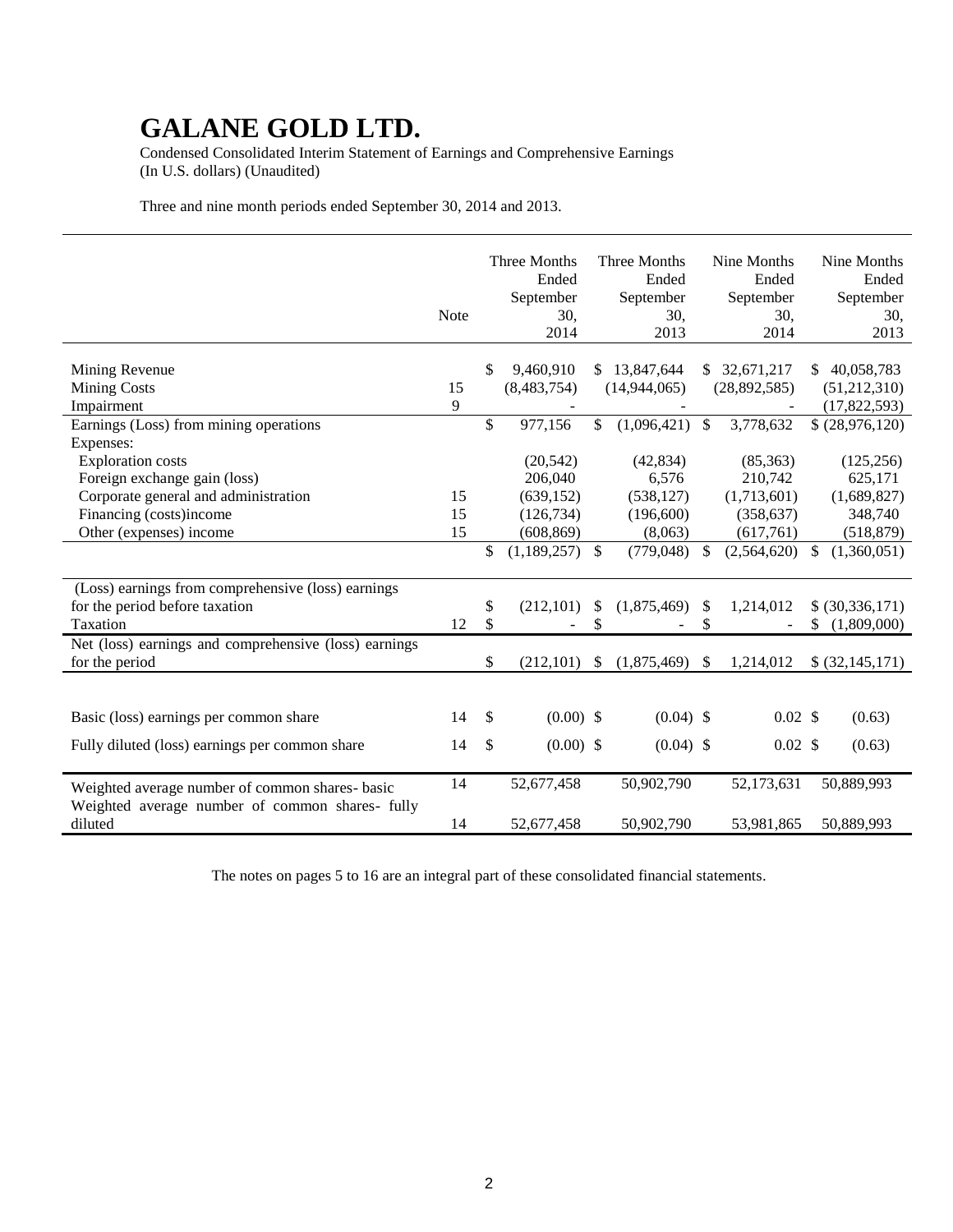Condensed Consolidated Interim Statement of Changes in Equity (In U.S. Dollars) (Unaudited)

Nine month periods ended September 30, 2014 and 2013

|                                                              |              | <b>Capital Stock</b> |  | <b>Reserves</b> |                                       |                                    |                |
|--------------------------------------------------------------|--------------|----------------------|--|-----------------|---------------------------------------|------------------------------------|----------------|
|                                                              | <b>Notes</b> | <b>Number</b>        |  | Amount          | <b>Stock based</b><br><i>payments</i> | <b>Retained</b><br><b>Earnings</b> | <b>Total</b>   |
| Balance as at December 31, 2012                              |              | 48, 381, 745         |  | 33,087,705      | 3,150,905                             | 18,835,618                         | 55,074,228     |
| Stock-based compensation for the period                      | 14           |                      |  |                 | 38,655                                |                                    | 38,655         |
| Performance shares                                           |              | 2,500,000            |  | 2,045,000       | (2,045,000)                           |                                    |                |
| Participation in share purchase plan                         |              | 21,045               |  |                 |                                       |                                    |                |
| Net loss for the nine months ended September 30,             |              |                      |  |                 |                                       | (32, 145, 171)                     | (32, 145, 171) |
| 2013                                                         |              |                      |  |                 |                                       |                                    |                |
| Balance as at September 30, 2013                             |              | 50,902,790           |  | 35, 132, 705    | 1,144,560                             | \$<br>(13,309,553)                 | 22,967,711     |
| Balance as at December 31, 2013                              |              | 51,285,622           |  | 35,189,146      | 1,345,154                             | (9,943,932)                        | 26,590,368     |
| Stock-based compensation for the period                      | 14           |                      |  |                 | 241,082                               |                                    | 241,082        |
| NLE acquisition                                              | 14           | 1,375,000            |  | 157,986         | (157,986)                             |                                    |                |
| Participation in share purchase plan                         | 14           | 16,836               |  | 18,238          | (18, 238)                             |                                    |                |
| Net earnings for the nine months ended September<br>30, 2014 |              |                      |  |                 |                                       | 1,214,012                          | 1,214,012      |
| <b>Balance as at September 30, 2014</b>                      |              | 52,677,458           |  | 35,365,370      | 1,410,012                             | (8,729,920)                        | 28,045,462     |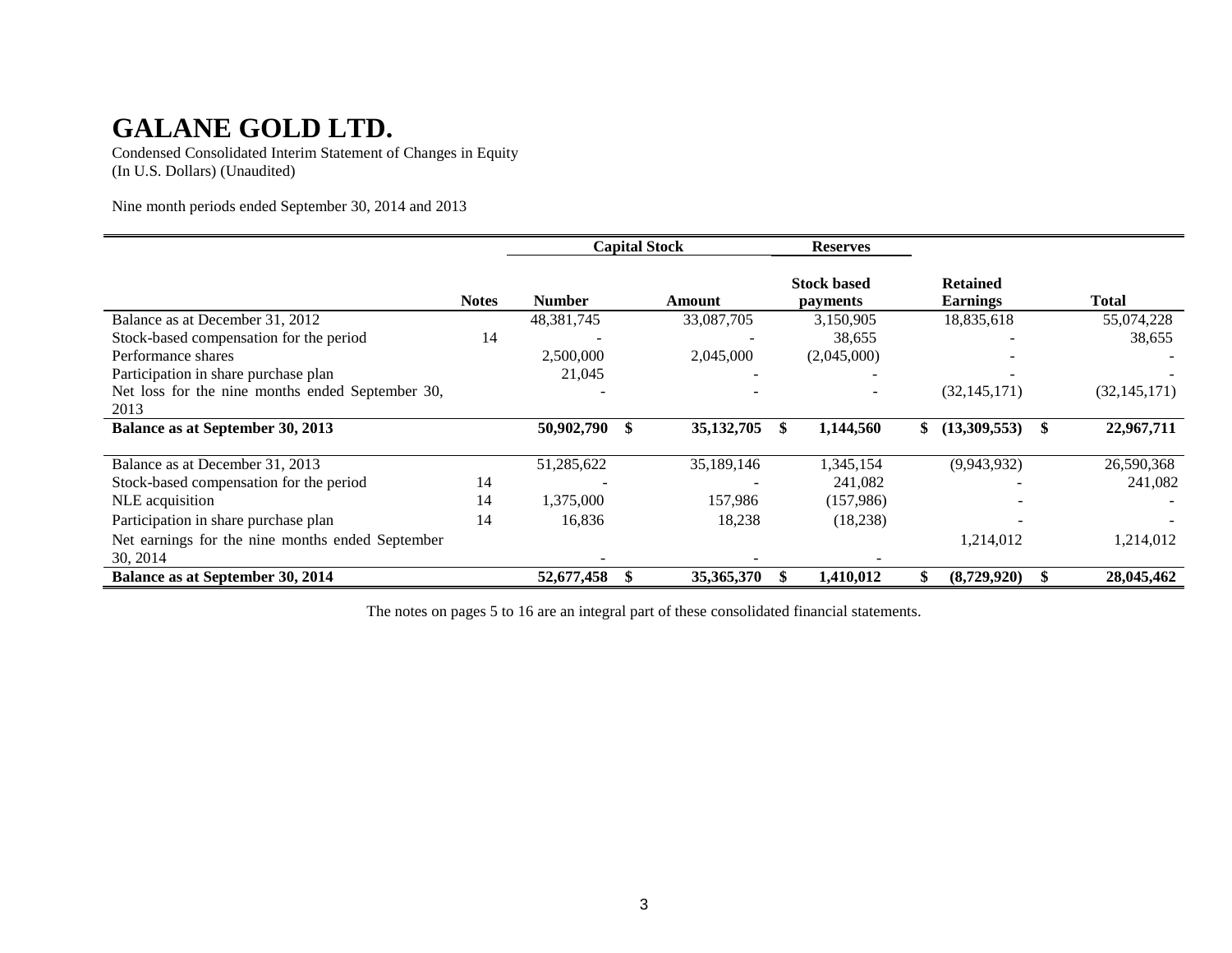Condensed Consolidated Interim Statement of Cash Flows (In U.S. Dollars) (Unaudited)

Nine month period ended September 30,

|                                                    | <b>Notes</b> |               | 2014        | 2013                 |
|----------------------------------------------------|--------------|---------------|-------------|----------------------|
| Cash flows from operating activities:              |              |               |             |                      |
| Net earnings (loss) for the period                 |              | $\mathcal{S}$ | 1,214,012   | \$<br>(32, 145, 171) |
| Items not involving cash:                          |              |               |             |                      |
| Loss on disposal of equipment                      |              |               | 402,971     | 257,977              |
| Depreciation and amortization                      | $\,8\,$      |               | 4,041,243   | 8,812,986            |
| Impairment                                         | 9            |               |             | 17,822,593           |
| Deferred Tax (derecognised)                        | 12           |               |             | 1,809,000            |
| Share based compensation                           | 15           |               | 241,082     | 113,064              |
| Accretion                                          | 10           |               | 241,776     | 432,810              |
| Interest expense                                   | 15           |               | 116,861     | 127,412              |
| Financing income                                   | 15           |               |             | (999, 126)           |
| Foreign exchange gain (loss)                       |              |               | 397,995     | 230,506              |
| Working capital adjustments:                       |              |               |             |                      |
| Change in trade and other receivables              |              |               | (246, 682)  | 293,377              |
| Change in inventories                              |              |               | 331,794     | 4,588,766            |
| Change in trade and other payables relating to     |              |               |             |                      |
| operating activities                               |              |               | (2,684,898) | 296,092              |
| Cash flows from operating activities               |              |               | 4,056,154   | 1,640,286            |
| Cash flows from investing activities:              |              |               |             |                      |
| Restoration and rehabilitation expenditures        | 10           |               |             | (35,257)             |
| Proceeds from sale of equipment                    |              |               |             | 47,050               |
| Mining assets                                      | 8            |               | (8,968,584) | (7,892,191)          |
| Cash flows used in investing activities            |              |               | (8,968,584) | (7,880,398)          |
| Cash flow from financing activities:               |              |               |             |                      |
| Net proceeds from interest bearing loans           | 13           |               | 8,498,535   |                      |
| Interest paid                                      |              |               | (205,980)   | (75, 780)            |
| Repayment of interest bearing loans                | 13           |               | (2,533,333) | (1,266,667)          |
| Capital lease obligations                          | 13           |               | (62,086)    | (54, 328)            |
| Cash flows from financing activities               |              |               | 5,697,136   | (1,396,775)          |
|                                                    |              |               |             |                      |
| (Decrease) Increase in cash                        |              |               | 784,706     | (7,636,886)          |
| Effect of unrealized foreign exchange gain on cash |              |               | 23,328      | (422, 255)           |
| Cash, at January 1                                 |              |               | 11,239,537  | 15,269,405           |
| Cash, at September 30                              |              | \$            | 12,047,571  | \$<br>7,210,264      |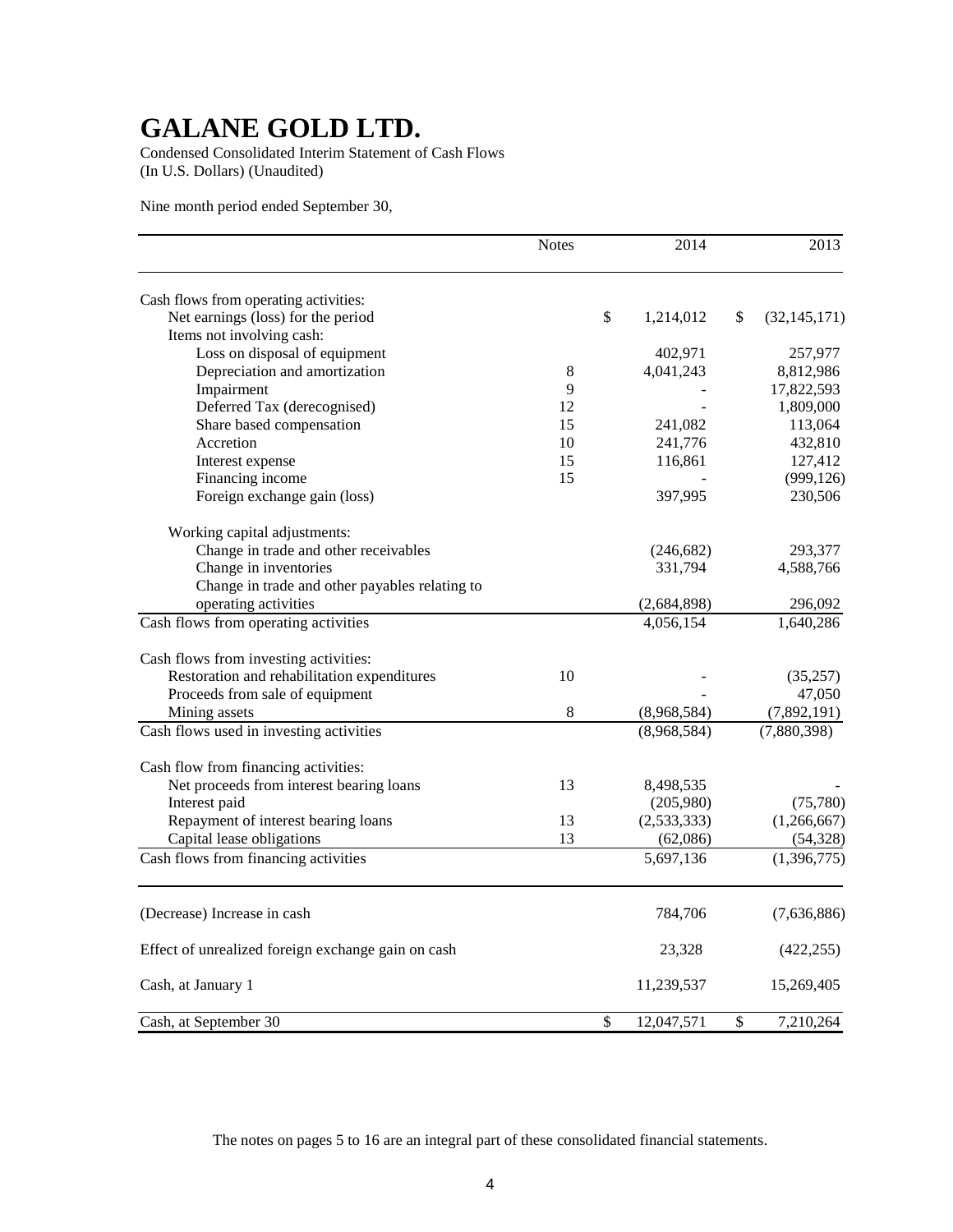Notes to the Unaudited Condensed Consolidated Interim Financial Statements

For the three and nine months ended September 30, 2014 and 2013

#### **1. Corporate Information**

Galane Gold Ltd. (the "Company") operates through its wholly-owned subsidiary, Galane Gold Mines Ltd. which was incorporated under the *Business Corporations Act* (Ontario) on November 15, 2010 and whose principal business activities are the exploration for, development of, and operation of gold mining properties. The Company's registered and head office is located at Suite 1800, 181 Bay St., Toronto, Ontario, Canada.

#### **2. Basis of preparation:**

#### **(a) Statement of compliance**

The unaudited condensed consolidated interim financial statements (the "Financial Statements") of the Company and all of its subsidiaries as at and for the three and nine months ended September 30, 2014 have been prepared in accordance with IAS 34, Interim Financial Reporting, and do not include all of the information required for full annual consolidated financial statements. Accordingly certain information and disclosures normally included in annual financial statements prepared in accordance with International Financial Reporting Standards ("IFRS") have been omitted or condensed.

## **(b) Significant accounting judgments, estimates and assumptions**

The preparation of the Financial Statements in conformity with IFRS requires management to make judgements, estimates and assumptions that affect the reported amounts of assets, liabilities and contingent liabilities at the date of the Financial Statements and reported amounts of revenues and expenses during the reporting period. Estimates and assumptions are continuously evaluated and are based on management's experience and other factors, including expectations of future events that are believed to be reasonable under the circumstances. Actual results may differ from these estimates. The particular areas of estimation uncertainty and critical judgments are outlined in detail in the annual audited consolidated financial statements for the year ended December 31, 2013 (the "Annual Financial Statements").

#### **(c) Basis of consolidation**

The significant subsidiaries of the Company are accounted for as follows:

|                                                                  | Country of<br>Incorporation | % equity interest | Accounting<br>Method |
|------------------------------------------------------------------|-----------------------------|-------------------|----------------------|
| Galane Gold Mines Ltd.                                           | Canada                      | 100\%             | Consolidation        |
| Mupane Gold Mines Limited                                        | <b>Mauritius</b>            | 100%              | Consolidation        |
| Gallery Gold Pty Ltd.                                            | Australia                   | 100\%             | Consolidation        |
| Mupane Gold Mining (Pty) Ltd.<br>The Northern Lights Exploration | <b>Botswana</b>             | 100\%             | Consolidation        |
| Company (Pty) Ltd.                                               | <b>Botswana</b>             | 100\%             | Consolidation        |

The Company's other subsidiaries are Galane Gold Botswana (Pty) Ltd. (Botswana) (100% owned) and Shashe Mines (Pty) Ltd. (Botswana) (85% owned).

## **(d) Functional and presentation currency**

The consolidated financial statements are presented in U.S. dollars, which is the functional currency of the Company and each of its subsidiaries. All amounts are in U.S. dollars, except where otherwise indicated.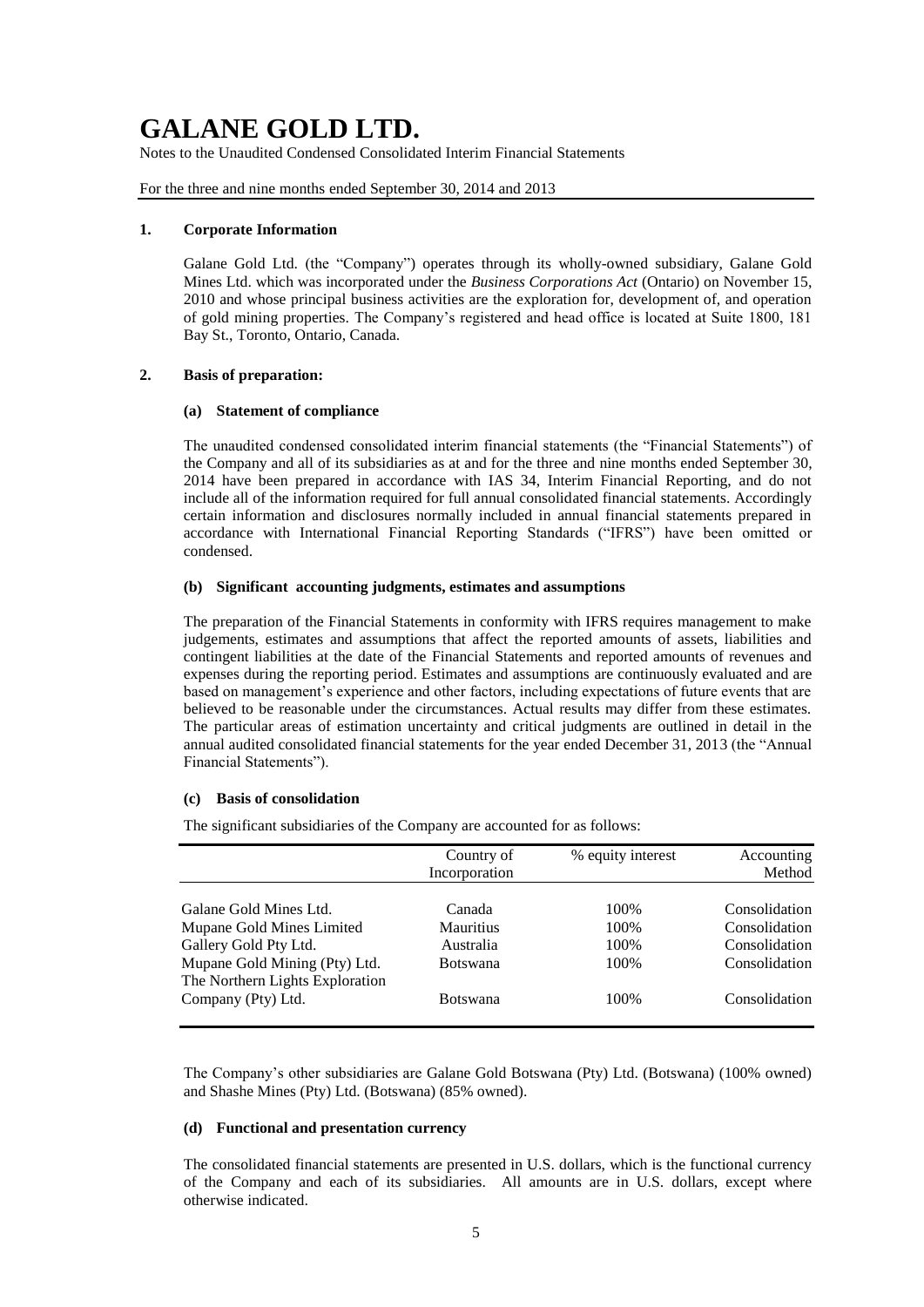Notes to the Unaudited Condensed Consolidated Interim Financial Statements

For the three and nine months ended September 30, 2014 and 2013

### **3. Significant Accounting Policies:**

These Financial Statements have been prepared following the same accounting policies and methods of computation as the Annual Financial Statements other than as described below due to the adoption of the following accounting standards effective January 1, 2014.

### **IFRIC 21 – Levies**

IFRIC 21 provides guidance on the accounting for levies in accordance with the requirements of IAS 37 – Provisions, Contingent Liabilities and Contingent Assets. The Company adopted IFRIC 21 in its financial statements for the period beginning January 1, 2014 and it did not have a material impact on the financial statements.

### **4 Future Accounting Policies:**

The following new standards and amendments to standards and interpretations which were issued but not yet effective for the quarter ended September 30, 2014, have not been applied in preparing these Financial Statements. They are summarized as follows

### **IFRS 9- Financial Instruments**

The IASB has issued IFRS 9, Financial Instruments, which is a four-part project proposing to replace IAS 39, Financial Instruments: Recognition and Measurement. The IASB agreed that the mandatory effective date should no longer be annual periods beginning on or after January 1, 2015, but rather be left open pending the finalization of the impairment and classification and measurement requirements. The Company will evaluate the impact of the change to its financial statements based on the characteristics on its financial instruments at the time of adoption.

## **IFRS 15 – Revenue from Contracts with Customers**

In May 2014, the IASB issued IFRS 15, Revenue from Contracts with Customers (IFRS 15). The standard replaces IAS 11 "Construction Contracts", IAS 18 "Revenue", IFRIC 13 "Customer Loyalty Programmes", IFRIC 15 "Agreements for the Construction of Real Estate", IFRIC 18 "Transfer of Assets From Customers" and SIC 31 "Revenue – Barter Transactions Involving Advertising Services". IFRS 15 is effective for periods beginning on or after January 1, 2017, permits early adoption, and is to be applied retrospectively. IFRS 15 clarifies the principles for recognizing revenue from contracts with customers. The Company is in the process of evaluating the requirements of the new standard.

## **IAS 16 – Property, plant and equipment and IAS 38 – Intangible assets**

In May 2014, the IASB issued amendments to IAS 16 Property, plant and equipment and IAS 38 Intangible assets. The amendments are effective for annual periods beginning on or after January 1, 2016 and are to be applied prospectively. The amendments clarify the factors in assessing the technical or commercial obsolescence and the resulting depreciation period of an asset and state that a depreciation method based on revenue is not appropriate. The Company is in the process of evaluating the requirements of the new standard.

#### **IFRS 11 – Joint Arrangements**

In May 2014, the IASB issued amendments to IFRS 11 Joint Arrangements (IFRS 11). The amendments in IFRS 11 are effective for annual periods beginning on or after January 1, 2016 and are to be applied prospectively. The amendments clarify the accounting for acquisition of interests in joint operations and require the acquirer to apply the principles on business combinations accounting in IFRS 3 Business combinations. The Company is in the process of evaluating the requirements of the new standard.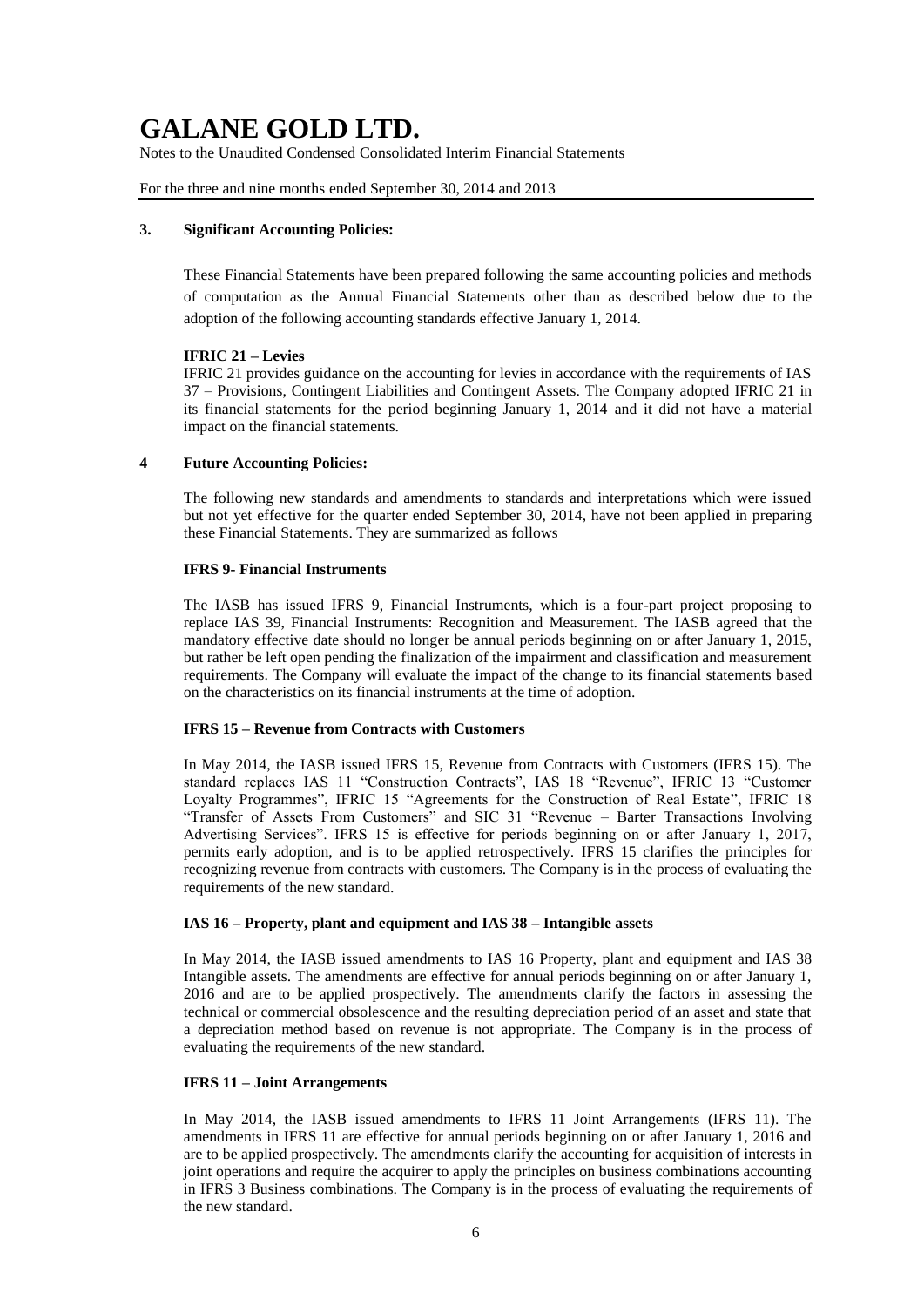Notes to the Unaudited Condensed Consolidated Interim Financial Statements

## For the three and nine months ended September 30, 2014 and 2013

### **5. Financial instruments:**

The following table presents the carrying and estimated fair values of the Company's financial instruments.

|                  | Carrying and Fair value |              |  |  |  |
|------------------|-------------------------|--------------|--|--|--|
| September 30,    |                         | December 31, |  |  |  |
| 2014             |                         | 2013         |  |  |  |
|                  |                         |              |  |  |  |
|                  | SS.                     | 11,239,537   |  |  |  |
| 1,232,864        |                         | 936,392      |  |  |  |
| \$<br>13,280,435 |                         | 12.175.929   |  |  |  |
|                  |                         |              |  |  |  |
|                  |                         |              |  |  |  |
|                  |                         |              |  |  |  |
|                  |                         | 8,726,178    |  |  |  |
|                  |                         | 2,795,747    |  |  |  |
| \$<br>9,398,810  |                         | 11,521,925   |  |  |  |
| \$<br>\$         | 12,047,571<br>2,975,534 | 6,423,276 \$ |  |  |  |

(1) The fair value of trade and other receivables approximates the carrying amount given the short maturity period.

<sup>(2)</sup> The fair value of accounts payable and accrued liabilities approximates the carrying amount given the short maturity period.

(3) The fair value of loans and borrowings approximates the carrying amount given the short maturity period, and the fair market value rate of interest that it carries.

(4) The levels of the fair value hierarchy are defined as follows:

- 1. Level 1- there are quoted prices in active markets for identical assets or liabilities.
- 2. Level 2- there are inputs other than quoted prices that are either directly or indirectly observable for the asset or liability.
- 3. Level 3- these are inputs that are not based on observable market data.

## **6. Trade and other receivables**

|                   | September 30, | December 31, |
|-------------------|---------------|--------------|
|                   | 2014          | 2013         |
| Trade receivables | \$<br>171,563 | \$           |
| Other receivables | 126,560       | 19.377       |
| Taxes recoverable | 625,780       | 642,765      |
| Prepaid expenses  | 308,961       | 274,250      |
|                   | 1,232,864     | 936,392      |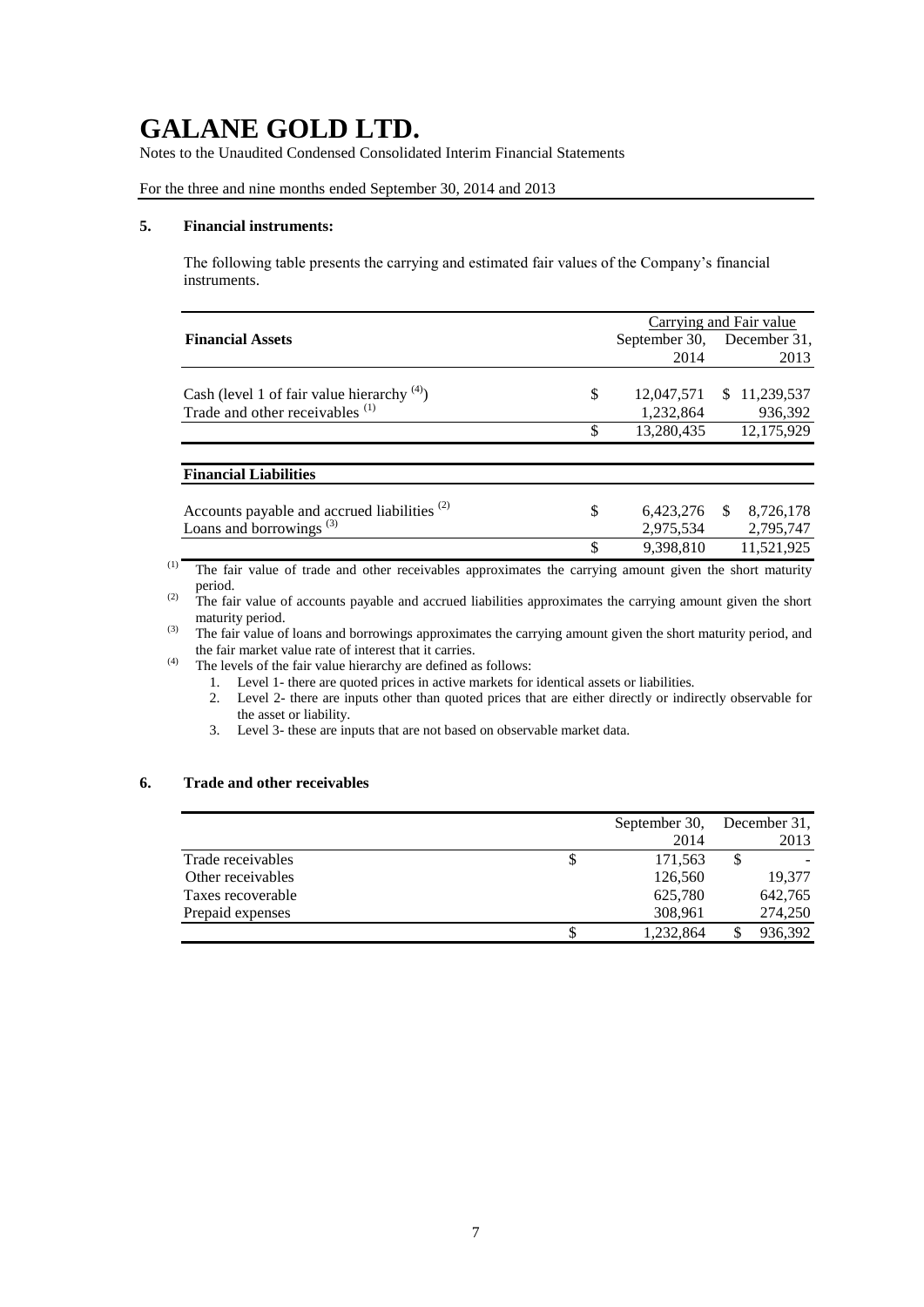Notes to the Unaudited Condensed Consolidated Interim Financial Statements

For the three and nine months ended September 30, 2014 and 2013

#### **7. Inventories**

The amount of inventories recognized as an expense during the period is included in mining costs in the condensed consolidated interim statement of earnings and comprehensive earnings. The carrying values at the end of the respective periods are:

|                 |    | September 30, | December 31, |
|-----------------|----|---------------|--------------|
|                 |    | 2014          | 2013         |
| Gold in process | \$ | 1,152,761     | \$1,705,666  |
| Supplies        |    | 3,370,399     | 3,532,943    |
|                 |    | 4,523,160     | \$5,238,609  |
|                 |    |               |              |
| Ore Stockpiles  | S  | 7,274,437     | \$6,890,781  |
|                 |    |               |              |

## **8. Mining assets**

The continuity of mining assets for the nine months ended September 30, 2014 is as follows:

|                             | Construction<br>in Progress |    | Mining and<br>Exploration | Plant and<br>Equipment | Total            |
|-----------------------------|-----------------------------|----|---------------------------|------------------------|------------------|
|                             |                             |    | Properties                |                        |                  |
| Cost at December 31,        |                             |    |                           |                        |                  |
| 2013                        | \$<br>264,153               | \$ | 49,573,348                | 5,693,273<br>\$        | 55,530,774<br>\$ |
| Additions:                  |                             |    |                           |                        |                  |
| Additions in the period     | 3,600,812                   |    | 5,195,622                 | 172,150                | 8,968,584        |
| Transfers in the period     | (779, 547)                  |    |                           | 779,547                |                  |
| Disposals in the period     |                             |    |                           | (1,509,009)            | (1,509,009)      |
|                             |                             |    |                           |                        |                  |
| Cost at September 30,       | \$<br>3,085,418             | \$ | 54,768,970                | 5,135,961<br>S.        | 62,990,349<br>\$ |
| 2014                        |                             |    |                           |                        |                  |
|                             |                             |    |                           |                        |                  |
| Accumulated depreciation    |                             |    |                           |                        |                  |
| and amortization at         |                             |    |                           |                        |                  |
| December 31, 2013           | \$                          | \$ | (34,778,355)              | \$ (3,827,760)         | $$$ (38,606,115) |
| Amortization charge for the |                             |    |                           |                        |                  |
| period                      |                             |    | (2,259,792)               | (1,781,451)            | (4,041,243)      |
| Disposals in the period     |                             |    |                           | 1,106,038              | 1,106,038        |
|                             |                             |    |                           |                        |                  |
| Accumulated depreciation    |                             |    |                           |                        |                  |
| and amortization at         |                             |    |                           |                        |                  |
|                             |                             |    |                           |                        |                  |
| September 30, 2014          | \$                          | S  | (37,038,147)              | (4,503,173)            | \$ (41,541,320)  |
|                             |                             |    |                           |                        |                  |
| Net book value,             |                             |    |                           |                        |                  |
| September 30, 2014          | \$<br>3,085,418             | \$ | 17,730,823                | \$<br>632,788          | \$<br>21,449,029 |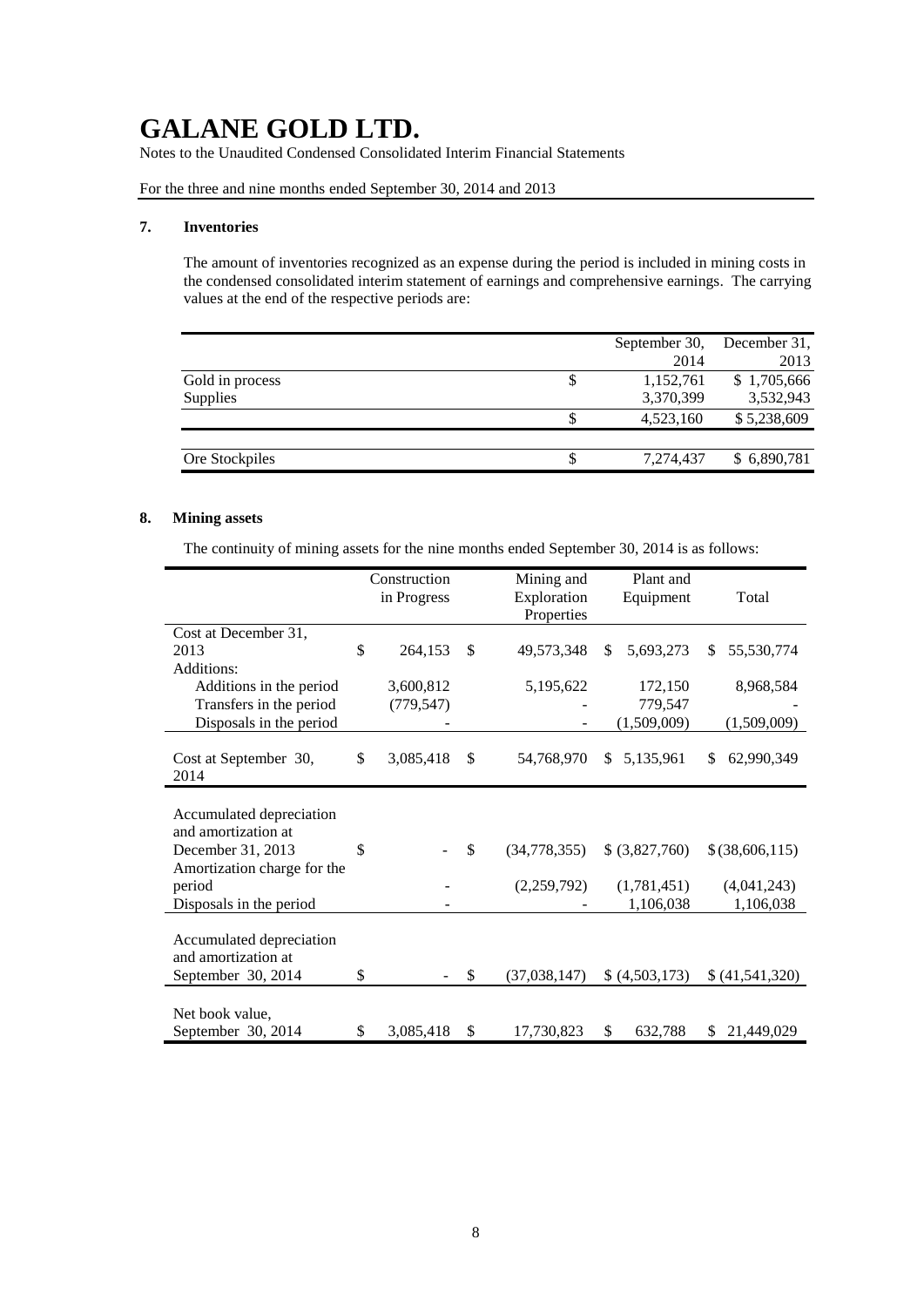Notes to the Unaudited Condensed Consolidated Interim Financial Statements

For the three and nine months ended September 30, 2014 and 2013

#### **9. Impairment**

|                        | Three months<br>ended<br>September 30,<br>2014 | Nine months<br>ended<br>September 30,<br>2014 |        | Three months<br>ended<br><b>September</b><br>30, 2013 |  |    | Nine months<br>ended<br><b>September</b><br>30, 2013 |  |  |
|------------------------|------------------------------------------------|-----------------------------------------------|--------|-------------------------------------------------------|--|----|------------------------------------------------------|--|--|
| Mining and Exploration |                                                |                                               |        |                                                       |  |    |                                                      |  |  |
| Properties             | $\sim$                                         |                                               | $\sim$ | -S                                                    |  | -S | 16,867,329                                           |  |  |
| Inventory              |                                                |                                               |        |                                                       |  |    | 955,264                                              |  |  |
|                        | $\overline{\phantom{0}}$                       |                                               | ٠.     |                                                       |  |    | 17,822,593                                           |  |  |

#### **a) Mining and Exploration Properties**

As at June 30, 2013, the carrying value of the net assets of the Company exceeded its market capitalization, which is an indicator of potential impairment of the carrying value of its net assets. In addition, prior to the close of the quarter ended June 30, 2013, the gold price declined significantly and has subsequently remained at these lower levels. As a result the Company assessed the recoverable amount of its cash-generating unit ("CGU"), Mupane Gold Mining (Pty) Limited.

#### **Key assumptions**

The key assumptions used in determining the recoverable amount (fair value less costs to sell) for the CGU are commodity prices, discount rates, cash costs of production, capital expenditures, foreign exchange rates, and the value of in-situ ounces. The fair value of mining and exploration properties is determined primarily using an income approach based on unobservable inputs, and as a result, is classified within Level 3 of the fair value hierarchy.

The Company's estimates of future metal prices are determined based on current prices, forward prices and forecasts of future prices prepared by industry analysts. For the June 30, 2013 impairment analysis, the Company estimated a gold price of \$1,400 per ounce.

The Company's estimates of future cash costs of production and capital expenditures are based on the life of mine plan. Costs incurred in currencies other than the U.S. dollar are translated to U.S. dollar equivalents based on long-term forecasts of foreign exchange rates, on a currency by currency basis, obtained from independent sources of economic data.

The discount rate applied to present value the net future cash flows is based on a real weighted average cost of capital. For the June 30, 2013 impairment analysis, a discount rate of 6.25% was used.

The Company valued the potential of in-situ ounces declared in its latest mineral resource statement but not included in the life of mine plan. They were valued based on a review of the current market value of in-situ ounces recognised by the industry.

As at September 30, 2014, there were no indicators that suggested a review of the recoverable amount of the mining and exploration properties was required.

#### **b) Inventory**

As at September 30, 2013 an impairment charge of \$955,264 (September 30, 2014 - \$nil) was recorded within earnings from mining operations to reduce the carrying value of inventory to its net realizable value as per the June 30, 2013 impairment analysis carried out.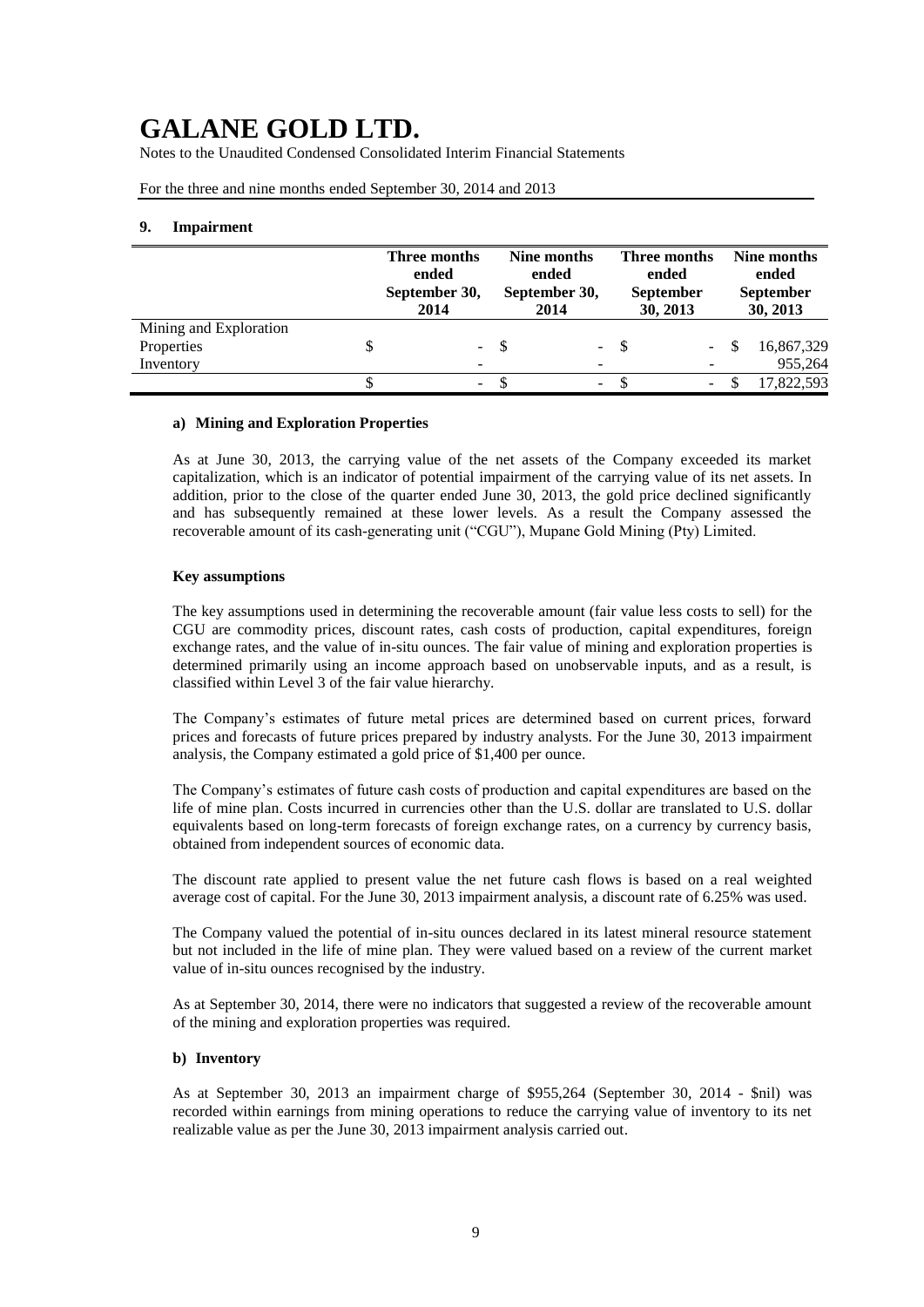Notes to the Unaudited Condensed Consolidated Interim Financial Statements

For the three and nine months ended September 30, 2014 and 2013

### **10. Restoration and rehabilitation provision**

|                                 | Restoration and rehabilitation provision |
|---------------------------------|------------------------------------------|
| At December 31, 2013            | 3,117,685                                |
| Accretion during the nine month |                                          |
| period ended September 30, 2014 | 241.776                                  |
| At September 30, 2014           | 3.359,461                                |

### **11. Trade accounts payable and accrued liabilities:**

|                                               | September 30, December 31,<br>2014 | 2013                                |
|-----------------------------------------------|------------------------------------|-------------------------------------|
| Trade accounts payable<br>Accrued liabilities | 1,384,961                          | 5,038,315 \$ 7,622,530<br>1,103,648 |
|                                               | $6,423,276$ \$                     | 8,726,178                           |

Trade accounts payable and accrued liabilities are non-interest bearing and are normally settled on 30 day terms after date of receipt of invoice.

### **12. Income and Mining Taxes:**

The Company estimates the effective tax rate expected to be applicable for the full fiscal year and uses that rate to provide for income taxes in interim reporting periods. The Company also recognizes the tax impact on certain discrete (unusual or infrequently occurring) items, including changes in judgment concerning the probable realization of losses and effects of changes in tax laws or rates, in the interim period in which they occur.

As a result of the effect of utilization of loss carry forwards available to the Company, the Company reported no income tax expense for the three and nine months ended September 30, 2014 (three and nine months ended September 30, 2013 - \$nil). The effective income tax rates vary from the combined Canadian federal and provincial statutory income tax rate of 26.50% for the nine months ended September 30, 2014 (nine months ended September 30, 2013 – 26.50%) due to the geographical distribution of earnings, which are subject to different tax rates, fluctuations in exchange rates and other non-deductible expenses.

The carrying amount of deferred income tax assets is reviewed at each date of the consolidated statement of financial position and reduced to the extent that it is no longer probable that sufficient taxable profit will be available to allow all or part of the deferred income tax asset to be utilised. Unrecognized deferred income tax assets are reassessed at each date of the consolidated statement of financial position and are recognized to the extent that it has become probable that future taxable profit will be available to allow the deferred tax asset to be recovered.

Due to the significant decline in the gold price prior to the close of June 30, 2013, the Company reassessed the carrying value of the deferred tax asset. It was considered that it was no longer probable, given the revised life of mine plan, that there would be sufficient taxable profits to utilize all or part of the deferred tax asset. As a result the Company derecognised \$1,809,000 of deferred tax asset.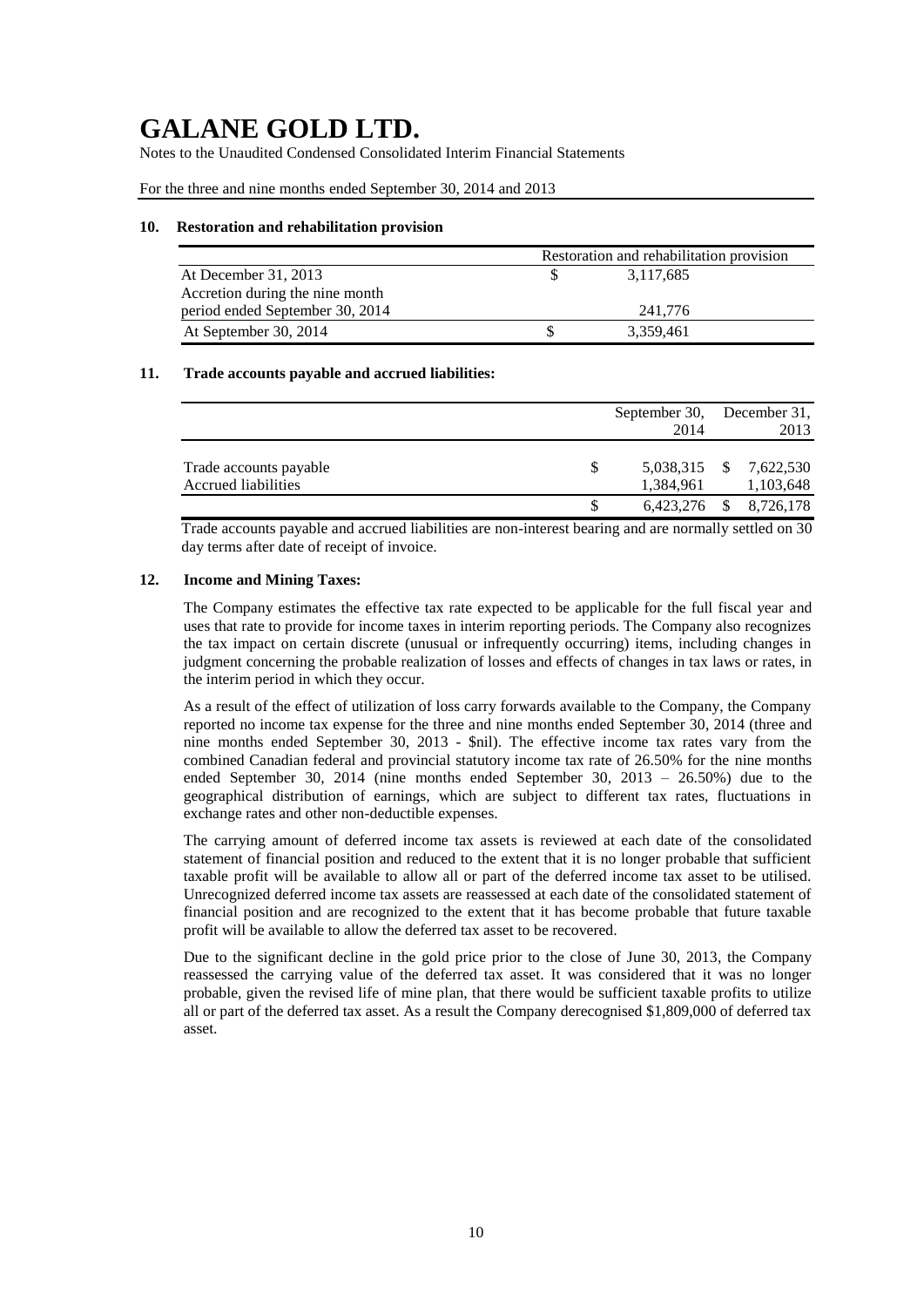Notes to the Unaudited Condensed Consolidated Interim Financial Statements

#### For the three and nine months ended September 30, 2014 and 2013

#### **13. Interest-bearing loans and borrowings:**

|                                         | September 30,   |    | December 31, |
|-----------------------------------------|-----------------|----|--------------|
|                                         | 2014            |    | 2013         |
|                                         |                 |    |              |
| Current                                 |                 |    |              |
| Unsecured note $(1)$                    | \$              | \$ | 1,266,667    |
| Mining Royalties <sup>(2)</sup>         | 874,634         |    |              |
| Secured Facility <sup>(3)</sup>         | 1,939,000       |    |              |
| Capital lease obligation <sup>(4)</sup> | 161,900         |    | 97,019       |
|                                         | \$<br>2,975,534 | \$ | 1,363,686    |
|                                         |                 |    |              |
| Non-Current                             |                 |    |              |
| Unsecured note <sup>(1)</sup>           | \$              | S  | 1,266,666    |
| Mining Royalties <sup>(2)</sup>         | 2,623,900       |    |              |
| Secured Facility <sup>(3)</sup>         | 3,061,000       |    |              |
| Capital lease obligation <sup>(4)</sup> | 38,428          |    | 165,395      |
|                                         | \$<br>5,723,328 | \$ | 1,432,061    |

(1) The Company issued an unsecured note to IAMGOLD Corporation ("IAMGOLD") as part of the consideration paid for the purchase of the shares of Gallery Gold Pty Ltd. on August 30, 2011. The terms of the unsecured note were amended on July 18, 2013 to extend the repayment period by 12 months. Details are as follows:

- Initial principal amount \$3,800,000
- Interest rate fixed rate of 6% per annum, payable on principal repayment dates
- Principal repayment \$1,266,667 on August 30, 2014 and February 28, 2015

The unsecured note and all outstanding interest were paid in full on September 4, 2014.

- <sup>(2)</sup> The Government of Botswana has agreed to the deferral of royalties payable on the sale of gold under the following terms:
	- Royalties due to February 2015 to be deferred.
	- Repayment of royalties due to February 2015 to commence in July 2015 over 12 months
	- Interest to be charged from July 1, 2015 at Bank of Botswana commercial bank prime lending rate plus 5%.

The Company entered into a loan facility and gold prepayment agreement with Samsung C&T UK Ltd dated as of August 22, 2014. Details are as follows:

- Initial principal amount \$5,000,000
- Interest rate a variable rate dependent upon the price of the gold sold to Samsung with a minimum rate of LIBOR plus 4.5% and a maximum rate of LIBOR plus 14.7%. It will be calculated using a fixed discount rate to the then prevailing spot price upon delivery of up to 1,607 ounces of gold per month at 1.5% for the first 12 months and 0.5% for the remaining 12 months. Any amount of gold delivered in excess of 1,607 ounces is sold at the prevailing spot price without discount.
- Principal repayment 17 instalments of \$277,000 and a final instalment of \$291,000 with the first instalment due in March 2015.
- Gold delivery of a minimum of 1,607 ounces of gold per month for a period of two years (38,568 ounces in aggregate) payable by Samsung at the prevailing spot price upon delivery subject to discount as noted above.
- Security The facility is currently secured by a pledge of the shares of the Company's wholly owned indirect subsidiary Mupane Gold Mining (Pty) Ltd. The pledge is to be replaced with a first charge against the assets of Mupane once the security has been perfected.
- (4) The Company acquired seven vehicles for use at the mine for total cost of \$405,448 and financed the purchase through capital lease obligations. The capital leases are for a term of 36 months, with average monthly payments per vehicle of \$1,070 per month principal and interest and a final payment of \$11,889.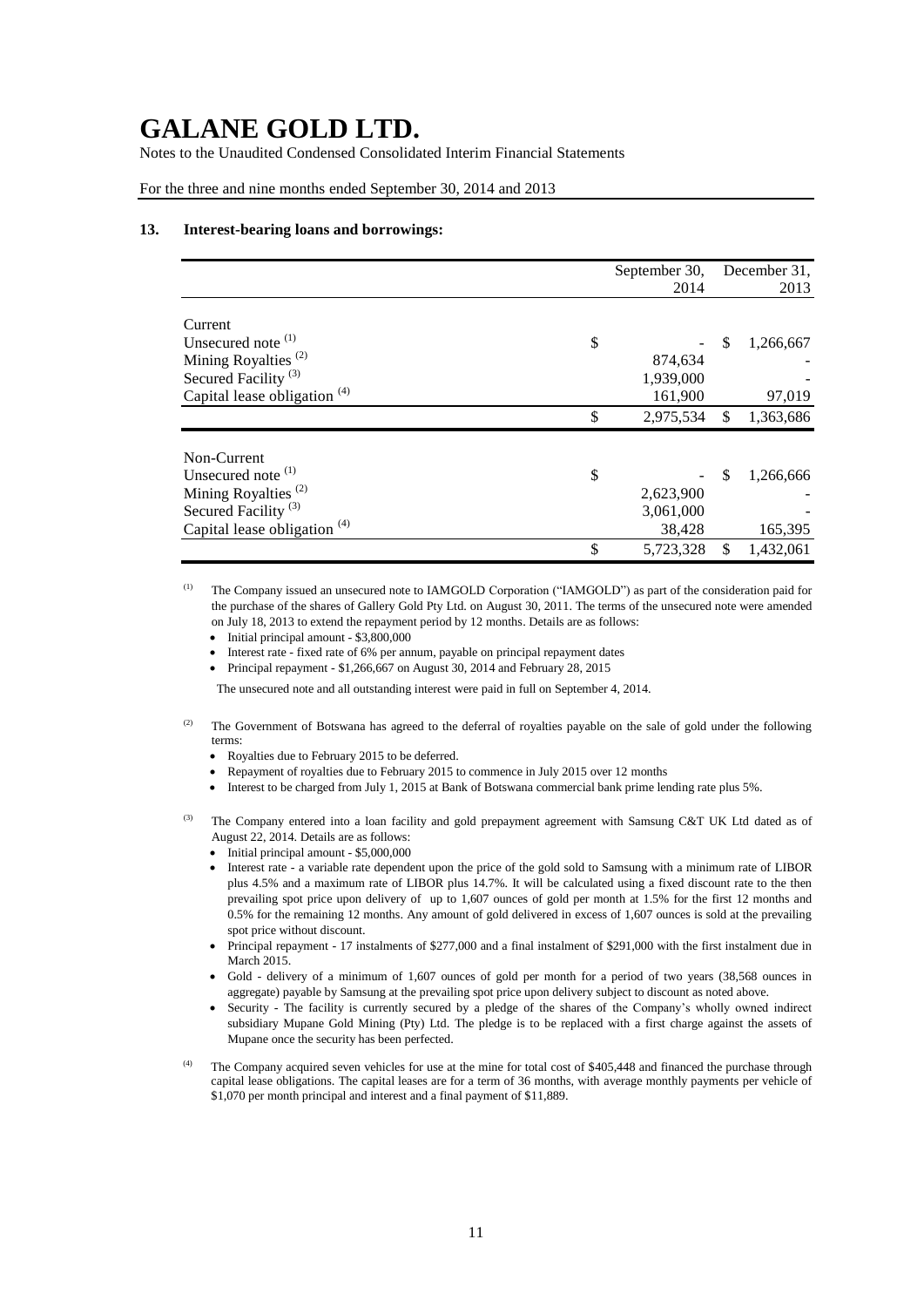Notes to the Unaudited Condensed Consolidated Interim Financial Statements

For the three and nine months ended September 30, 2014 and 2013

### **14. Share Capital**

#### **(a) Authorized share capital:**

As at September 30, 2014, the authorized share capital of the Company consisted of an unlimited number of common shares. All issued shares are fully paid.

#### **(b) Issued share capital:**

During the nine month period ended September 30, 2014 the Company had the following share transactions:

On April 8, 2014, the Company issued an aggregate of 1,375,000 common shares to the former shareholders of The Northern Lights Exploration Company (Pty) Ltd. ("NLE"). The Company entered into an agreement (the "NLE Agreement") dated July 27, 2011 with the shareholders of NLE (refer to note 17 on related party transactions for Charles Byron) to acquire all of its issued and outstanding shares. NLE owns the rights to a number of exploration licenses near the Company's Mupane Property. On April 7, 2014, the independent members of the Board determined that the resource target for the first milestone in the NLE Agreement was met, waived the requirement to confirm the mineral resource by way of a NI 43-101 technical report and approved the issuance of 1,375,000 common shares by the Company.

On June 15, 2014, in accordance with the Company's share purchase plan ("SPP") 16,836 common shares were issued as Deferred Matching Shares.

During the nine month period ended September 30, 2013 the Company had the following share transactions:

On March 22, 2013, the Company issued an aggregate of 2,500,000 common shares to the Chairman and the former CEO of the Company pursuant to the terms of performance share agreements dated August 30, 2011. The associated compensation amount was recognized in 2012.

On June 15, 2013, in accordance with the SPP 21,045 common shares were issued as Deferred Matching Shares.

### **(c) Stock Options:**

The Company has a stock option plan whereby options may be granted to directors, officers, employees and consultants. As at September 30, 2014, a maximum of 5,267,746 options to purchase common shares were issuable under the Company's stock option plan, of which 932,746 remained available for issuance.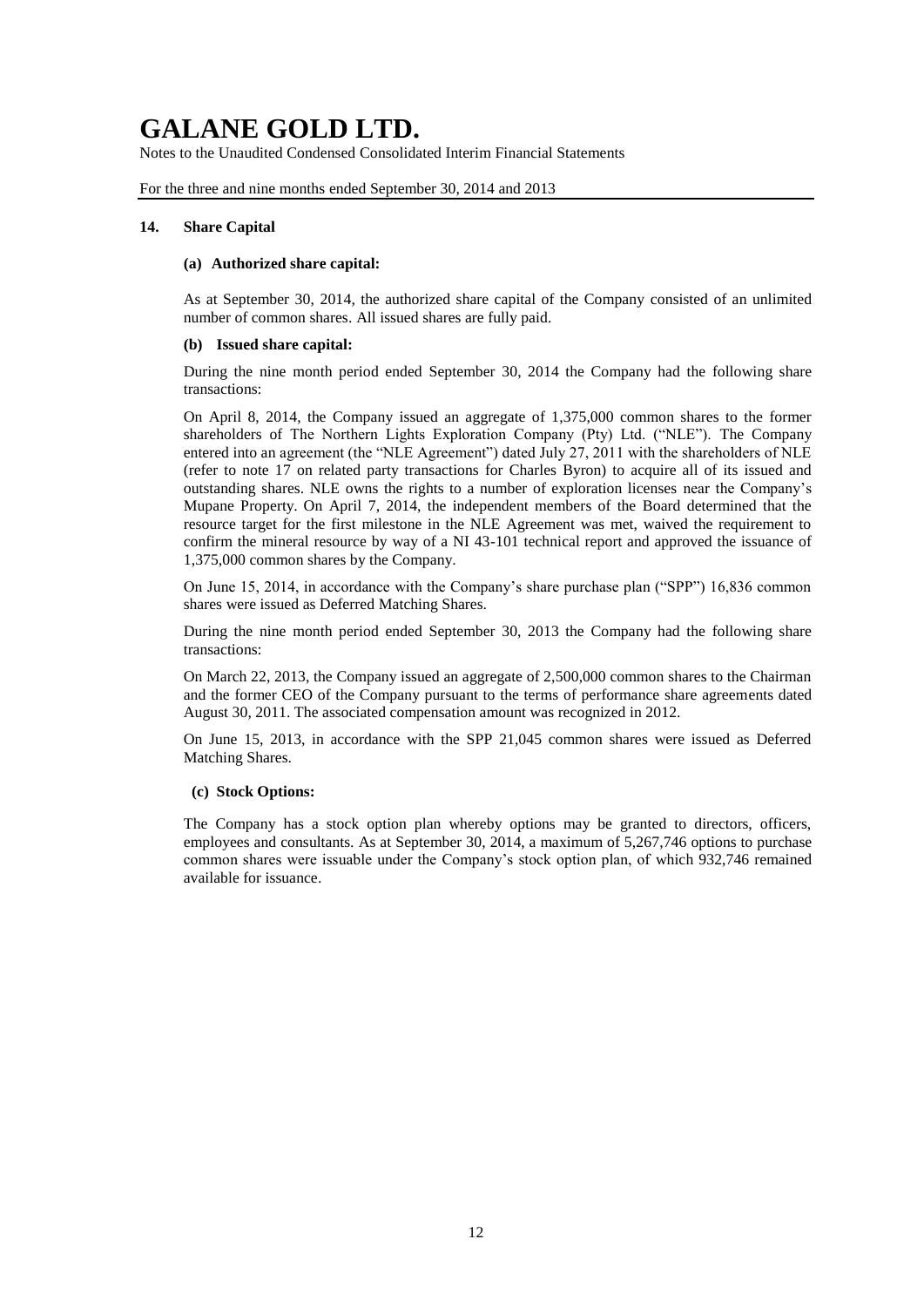Notes to the Unaudited Condensed Consolidated Interim Financial Statements

For the three and nine months ended September 30, 2014 and 2013

#### **14. Share Capital (continued):**

### **(d) Earnings (loss) per share:**

The calculation of earnings (loss) per share is based on the following data:

|                                                | <b>Three months</b><br>ended | Nine months<br>ended |    | <b>Three months</b><br>ended | Nine months<br>ended |
|------------------------------------------------|------------------------------|----------------------|----|------------------------------|----------------------|
|                                                | September 30,                | September 30,        |    | September 30,                | September 30,        |
|                                                | 2014                         | 2014                 |    | 2013                         | 2013                 |
| Earnings (loss)                                | \$<br>(212, 101)             | \$<br>1,214,012      | \$ | (1,875,469)                  | \$<br>(32, 145, 171) |
| Weighted average number of                     |                              |                      |    |                              |                      |
| common shares outstanding for                  |                              |                      |    |                              |                      |
| purposes of basic earnings per                 | 52,677,458                   | 52,173,631           |    | 50,902,790                   | 50,889,993           |
| share                                          |                              |                      |    |                              |                      |
| Dilutive deferred share units                  |                              | 1,530,682            |    |                              |                      |
| Dilutive options                               |                              | 277,552              |    |                              |                      |
| Weighted<br>number<br>average<br><sub>of</sub> |                              |                      |    |                              |                      |
| common shares outstanding for the              |                              |                      |    |                              |                      |
| purpose of diluted earnings per                | 52,677,458                   | 53,981,865           |    | 50,902,790                   | 50,889,993           |
| share                                          |                              |                      |    |                              |                      |
| Earnings (loss) per share                      |                              |                      |    |                              |                      |
| <b>Basic</b>                                   | \$<br>(0.00)                 | \$<br>0.02           | \$ | (0.04)                       | \$<br>(0.63)         |
| Diluted                                        | (0.00)                       | \$<br>0.02           | S  | (0.04)                       | \$<br>(0.63)         |

Basic earnings (loss) per share is computed by dividing the earnings (loss) by the weighted average number of common shares outstanding during the period. Diluted earnings per share reflects the potential dilution of outstanding warrants and stock options in the weighted average number of common shares outstanding during the period, if dilutive. For the three months ended September 30, 2014, all instruments were considered anti-dilutive due to the net loss in the period.

#### **(e) Deferred Share Units**

The Company has established a deferred share unit plan whereby deferred share units ("DSUs") may be granted to directors, officers, employees and consultants. As at September 30, 2014, a maximum of 5,266,062 DSUs were issuable under the Company's deferred share unit plan, of which 1,323,834 remained available for issuance.

On issuance of the DSUs the fair value is calculated as the quoted share price on date of grant times the number of DSUs issued. The compensation expense is then recognized over the vesting period of the DSUs. The Board at its discretion can determine the vesting schedule applicable to an award of DSUs at the time of award.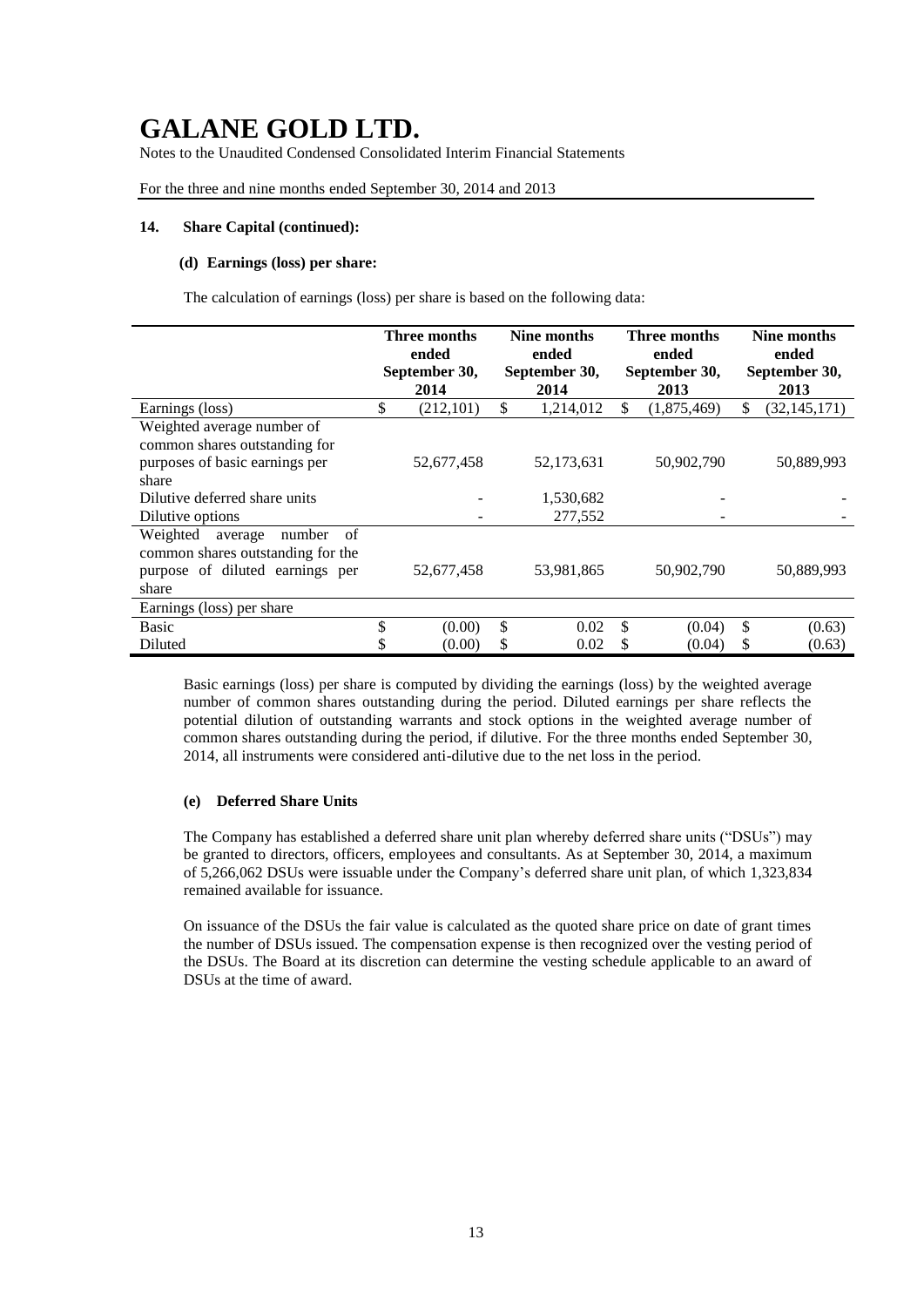Notes to the Unaudited Condensed Consolidated Interim Financial Statements

## For the three and nine months ended September 30, 2014 and 2013

## **15. Breakdown of earnings and comprehensive earnings items:**

The following is a breakdown of certain items in the Condensed Consolidated Interim Statement of Earnings and Comprehensive Earnings:

## **(a) Mining costs**

|                                 |   | Three months<br>ended<br>September 30,<br>2014 |    | Nine months<br>ended<br>September 30,<br>2014 |   | Three months<br>ended<br>September 30,<br>2013 |    | Nine months<br>ended<br>September 30,<br>2013 |  |
|---------------------------------|---|------------------------------------------------|----|-----------------------------------------------|---|------------------------------------------------|----|-----------------------------------------------|--|
| Mining and production           | S | 6.485.900                                      | S  | 22,046,260                                    | S | 12.437.094                                     | S  | 38.246.465                                    |  |
| Insurance proceeds <sup>1</sup> |   | (800,000)                                      |    | (800,000)                                     |   |                                                |    |                                               |  |
| Administrative                  |   | 1,038,457                                      |    | 3,605,082                                     |   | 1,232,759                                      |    | 4,152,859                                     |  |
| Total                           | S | 6,724,357                                      | S  | 24,851,342                                    | S | 13,669,853                                     | S  | 42,399,324                                    |  |
| Depreciation and amortization   |   | 1,759,397                                      |    | 4,041,243                                     |   | 1,274,212                                      |    | 8,812,986                                     |  |
|                                 |   | 8.483.754                                      | \$ | 28,892,585                                    | S | 14.944.065                                     | ۰D | 51,212,310                                    |  |

**<sup>1</sup>**Insurance proceeds represents cash received for fixed costs incurred while the mill motor was on breakdown. The full amount of the claim is still to be agreed.

| (b) Corporate general and administration |   |                                                |                                               |           |                                                       |         |                                               |           |  |  |  |
|------------------------------------------|---|------------------------------------------------|-----------------------------------------------|-----------|-------------------------------------------------------|---------|-----------------------------------------------|-----------|--|--|--|
|                                          |   | Three months<br>ended<br>September 30,<br>2014 | Nine months<br>ended<br>September 30,<br>2014 |           | Three months<br>ended<br><b>September</b><br>30, 2013 |         | Nine months<br>ended<br>September 30,<br>2013 |           |  |  |  |
| On-going Professional fees               | S | 152.791                                        | -\$                                           | 391,046   | -S                                                    | 192,097 | <b>S</b>                                      | 447.599   |  |  |  |
| Stock based compensation                 |   | 121,398                                        |                                               | 241,082   |                                                       | 31,001  |                                               | 113,064   |  |  |  |
| Corporate administration                 |   | 364,963                                        |                                               | 1,081,473 |                                                       | 315,029 |                                               | 1,129,164 |  |  |  |
|                                          |   | 639.152                                        |                                               | 1,713,601 |                                                       | 538.127 | £.                                            | 1,689,827 |  |  |  |

## **(c) Financing costs**

|                                                                               | Three months<br>ended<br>September 30,<br>2014 |    | Nine months<br>ended September<br>30,<br>2014 | Three months<br>ended<br>September 30,<br>2013 |         |               | Nine months<br>ended<br>September 30,<br>2013 |
|-------------------------------------------------------------------------------|------------------------------------------------|----|-----------------------------------------------|------------------------------------------------|---------|---------------|-----------------------------------------------|
| Interest on long term debt<br>Movement in value of<br>warrants denominated in | \$<br>44.128                                   | \$ | 116,861                                       | \$                                             | 38,285  | <sup>\$</sup> | 127,411                                       |
| foreign currency<br>Accretion on restoration                                  |                                                |    | -                                             |                                                |         |               | (984, 402)                                    |
| and rehabilitation<br>provision                                               | 82,606                                         |    | 241,776                                       |                                                | 158,315 |               | 508,251                                       |
|                                                                               | \$<br>126,734                                  | S  | 358,637                                       | \$                                             | 196,600 | \$            | (348, 740)                                    |

#### **(d) Other expenses**

|                                                       | Three months<br>Nine months<br>ended September<br>ended |    |             |    | <b>Three months</b><br>ended |    | Nine months<br>ended  |  |  |
|-------------------------------------------------------|---------------------------------------------------------|----|-------------|----|------------------------------|----|-----------------------|--|--|
|                                                       | September 30,<br>2014                                   |    | 30.<br>2014 |    | September 30,<br>2013        |    | September 30,<br>2013 |  |  |
| Other expenses (income)<br>Loss (Gain) on disposal of | (4,215)                                                 | \$ | (22, 938)   | \$ | 8.063                        | \$ | 63.272                |  |  |
| equipment                                             | 375,356                                                 |    | 402.971     |    |                              |    | (17,667)              |  |  |
| Staff retrenchment costs                              | 237,728                                                 |    | 237,728     |    |                              |    | 473,274               |  |  |
|                                                       | 608,869                                                 |    | 617.761     | \$ | 8.063                        |    | 518,879               |  |  |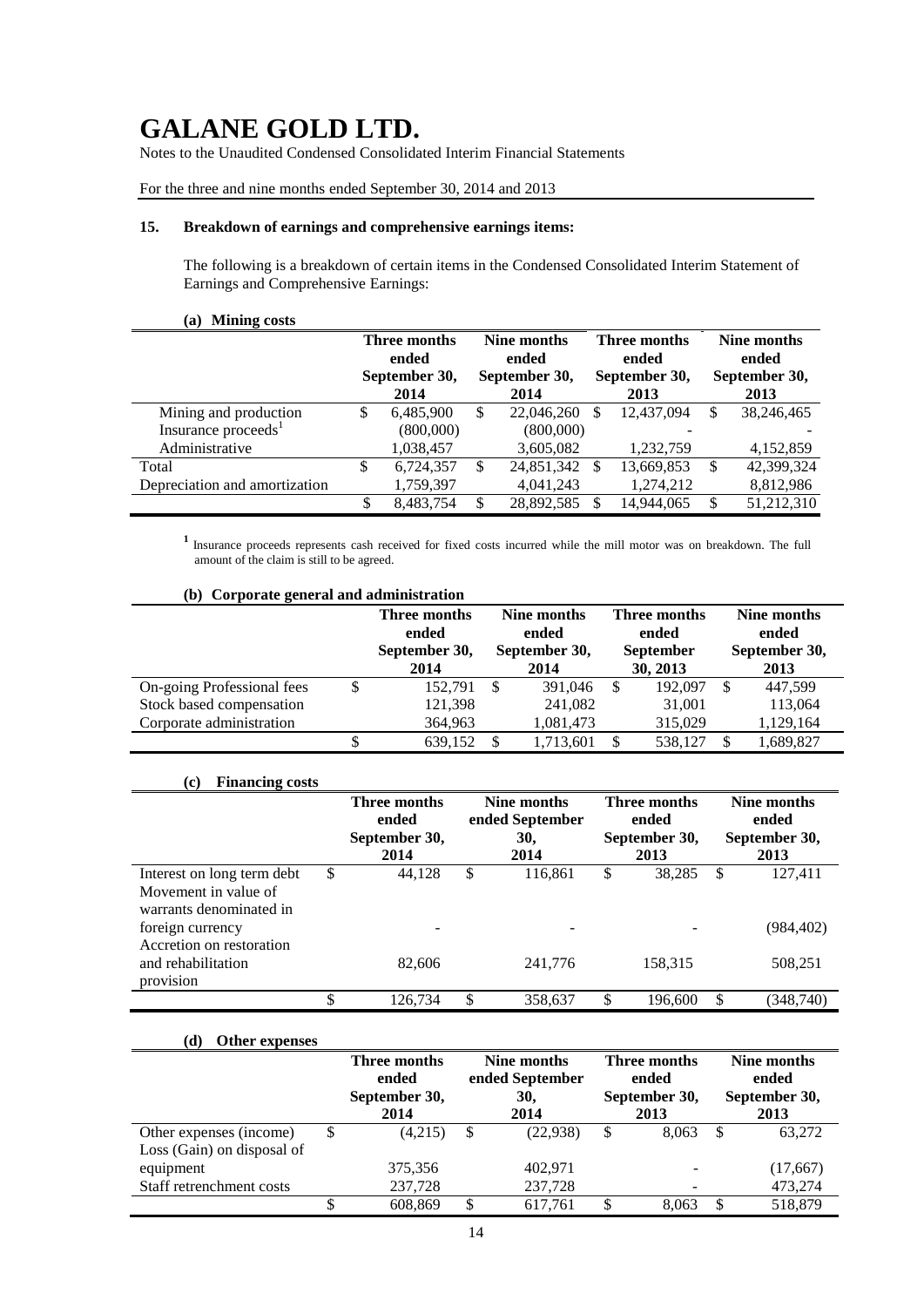Notes to the Unaudited Condensed Consolidated Interim Financial Statements

For the three and nine months ended September 30, 2014 and 2013

## **16. Commitments and Contingencies**

### **(a) Royalty expenses**

Production from the Company's Mupane operation is subject to third party royalties (included in mining costs) of 5% of revenues based on market prices at the date of shipment. For the nine month period ended September 30, 2014, the Company accrued \$1,632,805 in royalties (2013 - \$2,026,575).

### **(b) Operating contractual obligations**

The Company has operating lease obligations which relate to obligations in 2014 for land operating lease agreements as follows:

| • Incurred during the nine month period ended September 30, |             |
|-------------------------------------------------------------|-------------|
| 2014                                                        | \$339.119   |
| • To be incurred in the remainder of $2014$                 | \$113,647   |
| • To be incurred $2014-2017$                                | \$1,351,105 |

## **(c) Claims**

The Company is subject to the possibility of revised tax assessments for some years. The Company does not believe that, should unfavourable decisions arise from any review of its tax filings, that any amount it might be required to pay will be material. No amounts have been provided for in the Financial Statements.